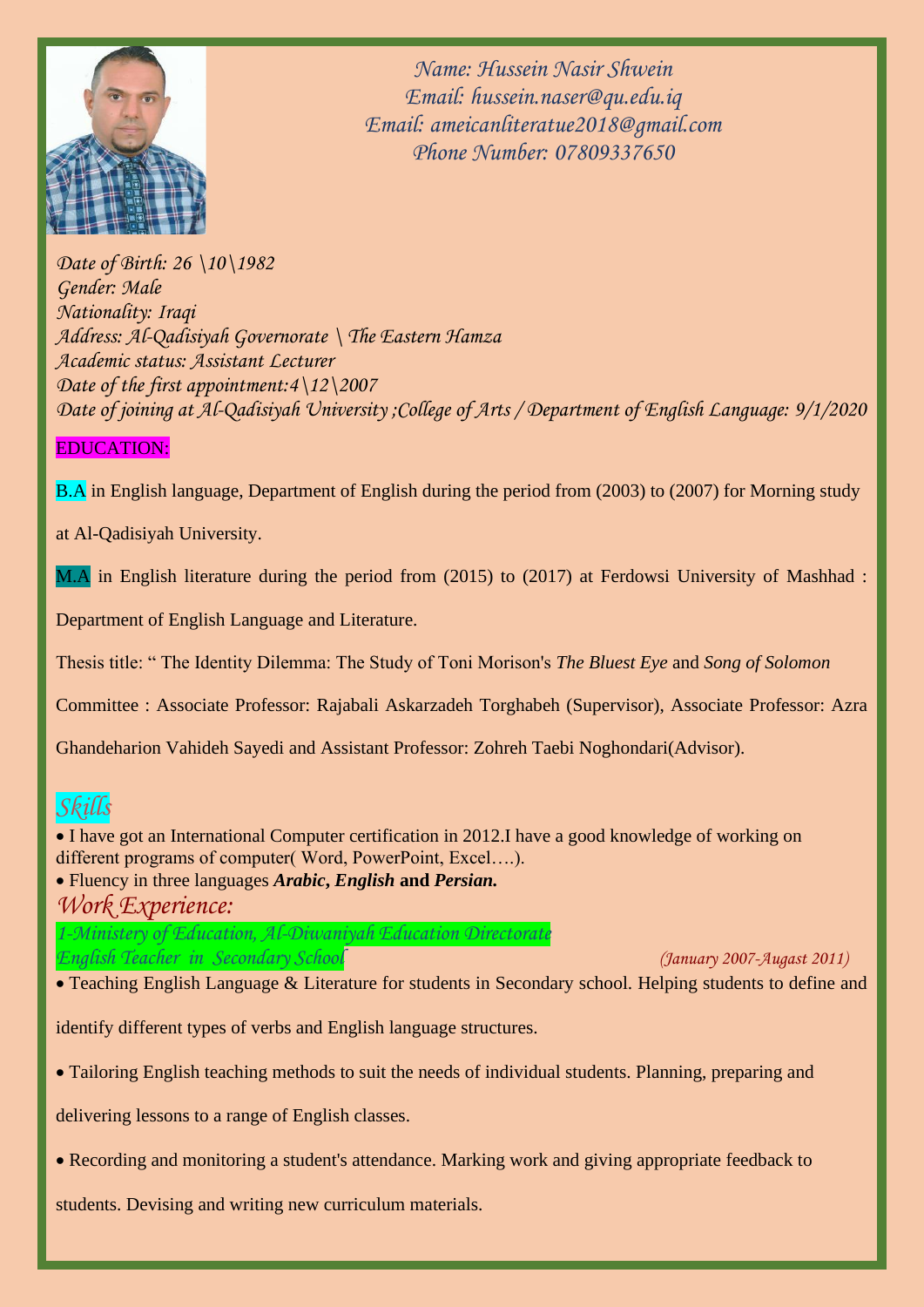• Preparing students for external examinations. Managing student's behavior in the classroom and on school

premises. Administrating examinations.

• Preparing a coursework for students and the class.

### **English teacher (Assistant Lecturer after Master)** (Juley, 2017)

• Develop a scope and sequence of learning activities using a new developed course objectives, curriculum

standards, and student learning goals.

• Evaluate students work by utilizing teacher-developed rubrics and all-encompassing practices.

**English Lecturer at Al-Qadisiyah University ,College of Arts / Department of English Language:**

### **Date of obtaining the scientific rank in 17/ 1/ 2018**

❖ **I have passed the course of teaching methods and safety of the Arabic language.**

1-I have joined to English department in 9/1/2020 as Assistant lecturer.

2-AREAS OF SPECIALIZATION: Novel and Modern novel, drama, stylistics

3- I taught non departmental 'New Headway plus by John and Liz Soars' as in the departments of Psychology, sociology and Arabic for two years.

3-I have worked as a course system registrar in English department in 15/1/2020.

### **PUBLICATIONS:**

| العدد في المجلة مع التاريخ                     | جهة النشر                                   | العنوان                         | ت                       |
|------------------------------------------------|---------------------------------------------|---------------------------------|-------------------------|
| <b>Paper Details</b>                           | <b>International Journal of</b>             | <b>Duality in Toni</b>          | $\mathbf{1}$            |
| <b>Volume: Volume 24</b>                       | <b>Psychosocial</b>                         | <b>Morrison's The Bluest</b>    |                         |
| <b>Issues: Issue 7</b>                         | <b>Rehabilitation</b>                       | Eye.                            |                         |
| <b>Keywords: "Double consciousness", Post-</b> | ISSN:1475-7192                              |                                 |                         |
| colonialism, Mimicry, Hybridity, Identity      | <b>Scopus</b>                               |                                 |                         |
| <b>Year: 2020</b>                              |                                             |                                 |                         |
| <b>Month: April</b>                            |                                             |                                 |                         |
| DOI: 10.37200/IJPR/V24I7/PR270422              |                                             |                                 |                         |
| Pages: 4288-4299                               |                                             |                                 |                         |
| Vol 27, No 44 (2019)                           | <b>Transylvanian Review</b>                 | <b>The Frustration of</b>       | $\overline{2}$          |
| http://www.transylvanianreviewjournal.com      | <b>ISSN: 1221-1249</b>                      | individuals trapped by          |                         |
| /ojsfolder/index.php/TR/article/view/196       | <b>Scopus</b>                               | circumstances: The study        |                         |
|                                                |                                             | of Tennessee Willian's          |                         |
|                                                |                                             | <b>The Glass menagerie</b>      |                         |
| Vol 4 No 17 (2019): Special Issue July.        | Religación. Revista de                      | <b>Collapse of Moral Values</b> | 3                       |
| <b>Published 2019-07-19</b>                    | <b>Ciencias Sociales y</b>                  | and Spiritual Decay in          |                         |
| http://revista.religacion.com/index            | <b>Humanidades</b>                          | <b>David Mamet's American</b>   |                         |
| .php/religacion/article/view/335               | ISSN:2477-9083                              | <b>Buffalo.</b>                 |                         |
|                                                |                                             |                                 |                         |
|                                                | <b>Clarivate</b><br>THE FOURTHANNUAL        | Co-operation                    |                         |
| <b>CONFERENCE PRESENTATIONS</b>                | <b>INTERNATIONAL CONFERENCE</b>             | The Influences of the           | $\overline{\mathbf{4}}$ |
| 1-2 February 2020, Ahwaz, Iran                 | ON LANGUAGES, LINGUISTICS,                  | <b>Closely Analysis of</b>      |                         |
| https://llld.ir/en/                            | <b>TRANSLATION AND</b><br><b>LITERATURE</b> | <b>Politeness in Tennessee</b>  |                         |
|                                                | 1-2 February 2020, Ahwaz, Iran              | <b>Williams' The Glass</b>      |                         |
|                                                |                                             | <b>Menagerie</b>                |                         |